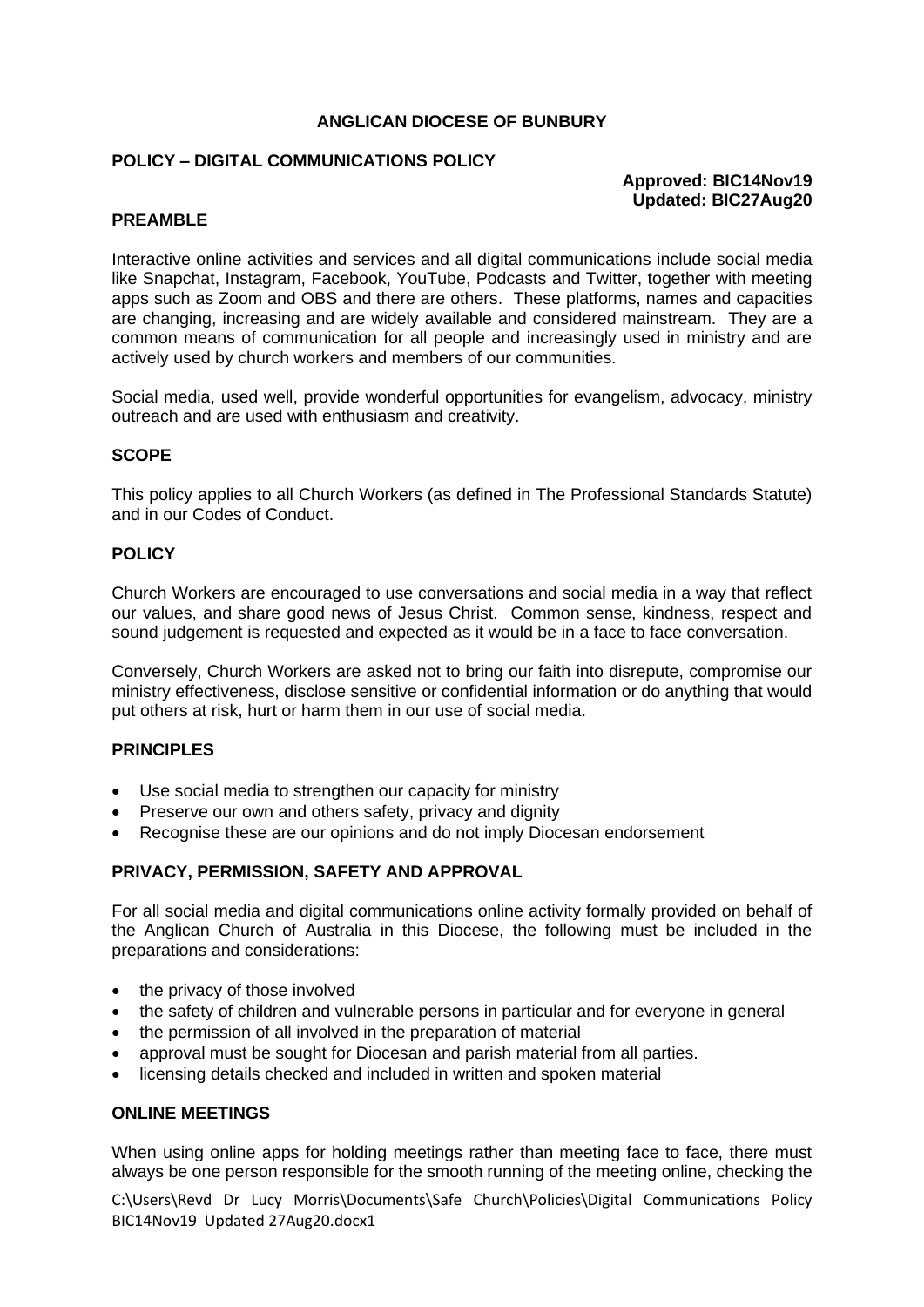behaviour of online participants and able to ensure such meetings are respectful and safe for all involved. The responsible person must be able to shut down and shut out unwanted unsafe behaviour whether it is from those without invitation joining externally or from those invited online.

Confidentiality of conversation within such meetings must meet expected standards for interactive participation and where a platform such as Zoom is unable to guarantee confidentiality, other platforms must be used as an alternative when such circumstances require it due to the sensitivity of the content.

Meetings conducted digitally must only be recorded with the consent of all attending.

## **LIVE STREAMING**

Many clergy persons are now providing online, live-streaming of services, preaching and prayer opportunities for local parishioners and for strangers using podcasts, Facebook pages, YouTube and other similar apps. This is a beneficial offering for all involved and is to be encouraged.

The Diocese provides advice and support for the establishment of such services. Those offering them must be responsible for ensuring the service can be removed or stopped if required.

The Diocese will work with those authorised in each parish to share material and give it wider audiences, but the principles of privacy, permission and approvals to be agreed.

Those attending services in person should not be filmed without their consent.

## **PERSONAL ACCOUNTS**

A church worker may have one or more accounts with interactive service providers and may use these accounts for both ministry and non-ministry related purposes. Regardless of whether purpose or account is public or the user's name is public, Church Workers are asked to make sure their activities are in line with the Principles given in this Policy.

Church Youth Workers must not use their personal social media accounts to do work related messages or must separate out their work activities within their systems so these can be kept accountable, visible and accessible when requested.

## **PARISH ACCOUNTS**

A parish may have one or more accounts with interactive service providers. A parish is responsible for content and for monitoring and managing the content and ensuring the Principles of Privacy and Confidentiality are maintained actively and the guidelines for behaviour, activities and speech. Parishes need to ensure there is active training, support, monitoring and responsible management of this aspect of ministry and evangelism and communication. The parish priest is responsible for and must be given access to all parish accounts.

## **DIOCESAN (CORPORATE) ACCOUNTS**

The Bishop, Diocesan Secretary, or Safe Church Ministry Authority and Council should provide guidance from time to time and oversight of the Diocesan activity and management. The Bishop must have access to all the Diocesan Accounts.

C:\Users\Revd Dr Lucy Morris\Documents\Safe Church\Policies\Digital Communications Policy BIC14Nov19 Updated 27Aug20.docx2